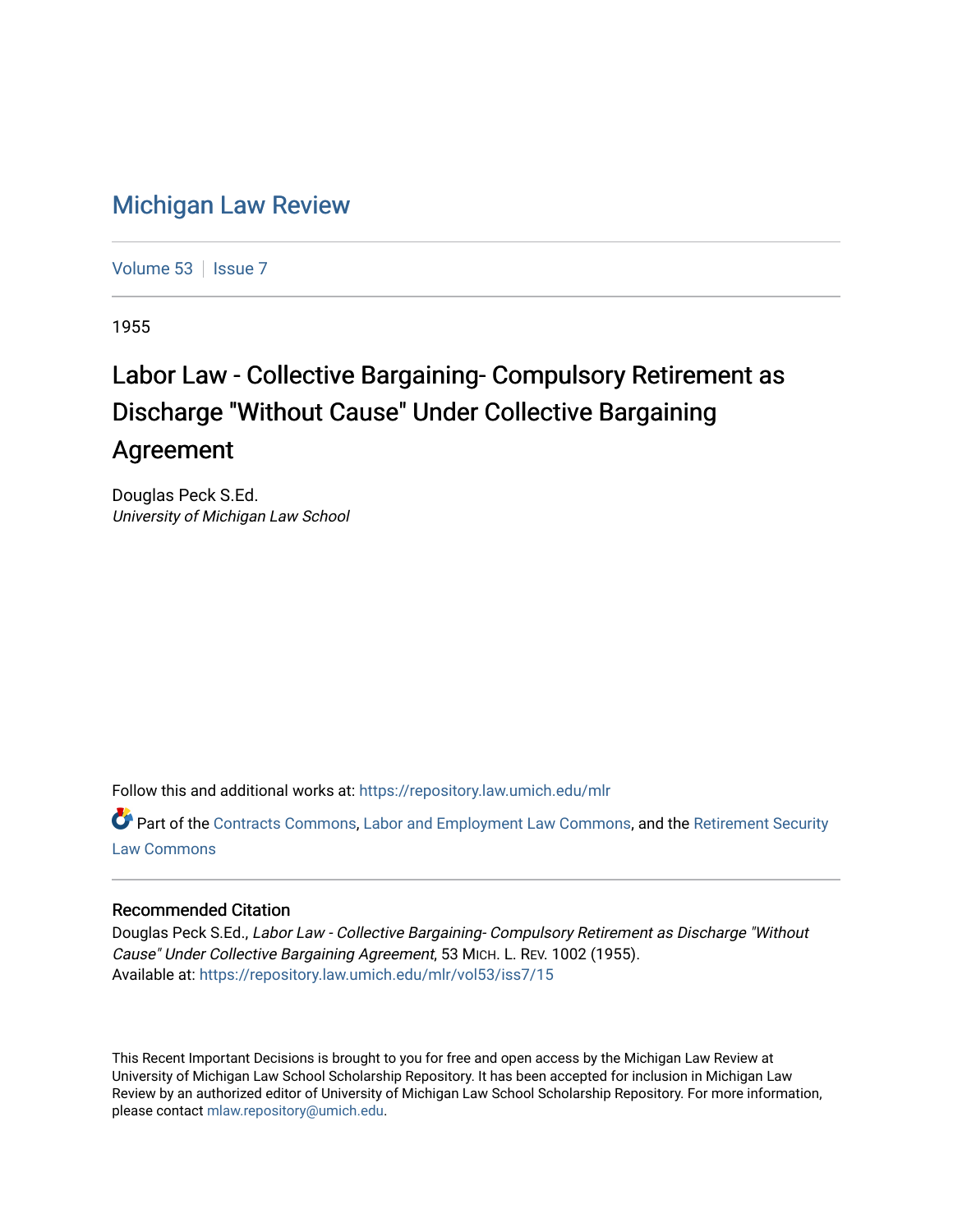LABOR **LAw-CoLLECTIVE BARGAINING-COMPULSORY RETIEMENT** AS Dis-**CHARGE "WITHOUT CAUSE" UNDER COLLECTIVE BARGAINING AGREEMENT-**Plaintiff-employee was informed by the defendant, his employer, that his employment would be terminated because he had attained the age of sixty-five and it was the policy of the defendant to retire such employees. There was evidence indicating that this policy had been in practice uniformly for several years, but it was not incorporated in the collective bargaining agreement between defendant and plaintiff's union. Plaintiff sued for damages for violation of his rights under the collective agreement. *Held,* judgment for plaintiff. The legal and practical effect of compulsory retirement is the same as a discharge, and plaintiff's employment was therefore forcibly terminated without any cause expressed or contemplated by the labor agreement and in violation of his rights. *Nichols v. National Tube Co.,* (D.C. Ohio 1954) 122 F. Supp. 726.

While there is some judicial authority for the position that termination of employment pursuant to a compulsory retirement plan is a discharge within the meaning of a "no discharge without cause" provision in a collective bargaining  $contact<sup>1</sup>$  arbitrators have universally held that it is not.<sup>2</sup> Common usage in the labor field indicates that the term "discharge" refers to involuntary termination of employment for disciplinary reasons or because of unsuitability for the job,3 while termination pursuant to an established retirement plan carries no such connotation. It would appear, therefore, that the "no discharge without cause" provision is inserted in the contract only to limit the employer's power to discipline, and that the compulsory retirement plan lies outside the terms of the agreement. The position of this court, however, is that plaintiff's compulsory retirement is a termination of employment covered by the collective agreement and, further, that such termination is "without [just] cause."4 It is doubtful

**4** Principal case at **732.**

<sup>&</sup>lt;sup>1</sup> Intl. Assn. of Machinists v. Electric Vacuum Cleaner Division, General Electric Corp., (Ohio 1949) 17 CCH Lab. Cas. [65,350; United Protective Workers of America v. Ford Motor Co., (7th Cir. 1952) 194 F. (2d) 997.

**<sup>2</sup>** Swift & Co., 9 Lab. Arb. Rep. 560 (1946); Barrett-Cravens Co., 12 Lab. Arb. Rep. 522 (1949).

**<sup>3</sup> See** American Republics Corp., 18 Lab. Arb. Rep. 248 at **253** (1952), where the arbitrator points out that "lay-ofF' is generally understood to refer to a cessation of employment because of lack of work, but that "discharge (or suspension) inevitably casts a shadow on the worker's character or reputation, for generally workers are discharged only for grave dereliction of duty or serious misconduct."